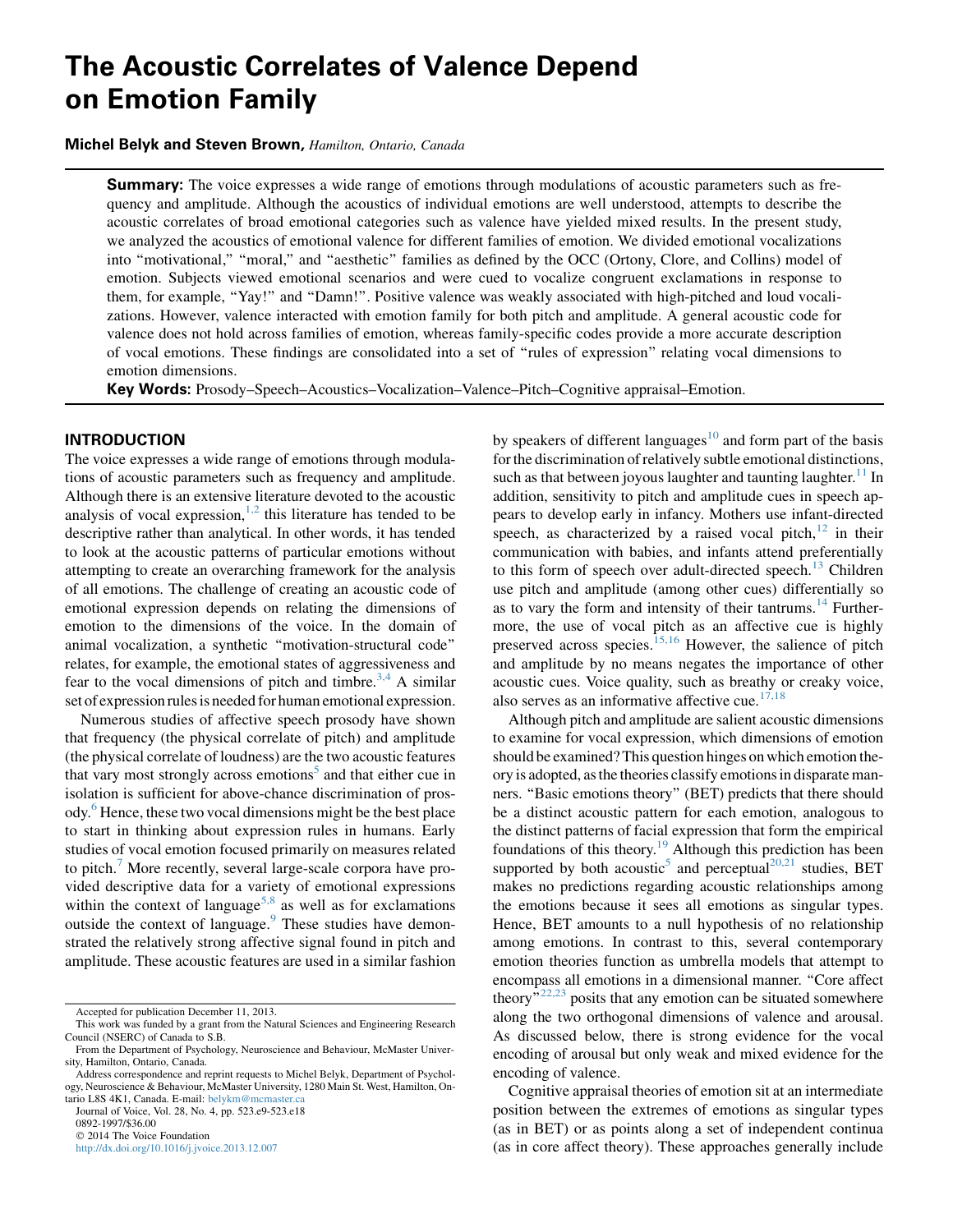well-established concepts—such as emotional valence—as well as classes of emotions based on the context in which the emotion is elicited.

A lesser-known appraisal theory of emotion—one that informs the present study—is the ''cognitive structure model'' put forth by Ortony, Clore, and Collins<sup>24</sup>; hereafter, the OCC model. Although this model contains the valence and arousal dimensions of core affect theory, it adds a third factor of ''emotion family.'' In particular, the model posits the existence of three emotion families based on the cognitive appraisals that lead to their elicitation. (1) ''Motivational'' emotions (or what OCC refers to as ''outcome'' emotions) result from the appraisal of the value of an outcome relative to a set of personal goals (eg, joy vs distress). (2) ''Moral'' emotions (''agency'' emotions in OCC) result from the appraisal of the behavior of people relative to a set of social standards (eg, gratitude vs anger). (3) ''Aesthetic'' emotions (''object'' emotions in OCC) result from the appraisal of an object's appeal relative to an internalized set of desirable properties (eg, pleasure vs disgust). Each appraisal type can produce an emotion of either positive or negative valence, hence, leading to a structure in which emotions are organized into opponent valence pairs (eg, happy vs sad).

The OCC model has strong similarities to a well-known appraisal model of emotion, namely Scherer's (1986) ''component process model.'' In fact, the latter model's five components more or less encompass the three emotion families of the OCC model but add two more distinctions: (1) ''novelty detection,'' which is related to affective intensity; (2) "intrinsic pleasantness," which is related to the appraisal of aesthetic value; (3) "goal/need conduciveness," which is related to the appraisal of outcomes; (4) ''coping potential,'' which has no analogue in the OCC model; and (5) "norm/self-compatibility," which is related to the appraisal of agency. The component process model, therefore, provides striking similarities to the OCC framework used in the present study.

The overarching goal of this work is less to test out competing models of emotion as to create a framework for systematizing the relationship between emotion dimensions and vocal dimensions in human expression, just as has been done for nonhuman animals.<sup>4</sup> In other words, there is a need to elucidate "rules of expression'' that influence the production and perception of different emotion types. Rules of expression refer here to a set of expressive conventions for mapping vocal acoustics onto emotional states. These conventions may be formed by evolutionary selection pressures,  $25$  culture,  $26$  or mechanical constraints of the larynx and vocal tract. $27$  Hence, expression rules may describe either external "push" effects or internal "pull" effects.<sup>28</sup>

The search for such rules has been successfully extended to include musical expression as well.<sup>[1,29](#page-8-0)</sup> In both speech and music, there is a ''high-loud'' expression rule whereby an increase in the frequency of the voice is accompanied by an increase in amplitude.<sup>[29,30](#page-8-0)</sup> In other words, high-frequency vocalizations tend to be loud, whereas low-frequency vocalizations tend to be soft. However, pitch and amplitude can be shown to part company as well. Fonagy<sup>[31](#page-8-0)</sup> pointed out that although the expression of joy involves simultaneous increases in pitch and amplitude, the expression of coquettishness involves a coupling of high pitch with low amplitude.

A high-loud expression rule relates two vocal dimensions to one another, but what about voice/emotion relationships? To a first approximation, a formal analysis of rules of expression should relate the vocal dimensions of pitch and amplitude to the emotional dimensions of valence and arousal. Arousal relationships have been demonstrated quite consistently in the literature. Strong evidence supports a direct relationship between emotional arousal and both pitch height and amplitude. $32-34$  The larger challenge is to explain the influence of valence on vocal acoustics, as this relationship has received less-conclusive support.

As an intuitive example of valence coding, consider the everyday situation of a group of sports fans attending a match at the local stadium. They will generally scream out a highpitched ''Yay!'' every time the home team scores a goal but groan a lower-pitched ''Aw!'' when the competing team scores. There is an intuitive sense that positive emotions are vocalized with high pitch and negative emotions with low pitch, conforming to a ''positive-high'' rule. However, unlike arousal, the relationship between pitch height and valence has found only weak support in the experimental literature. For example, Ilie and Thompson $32$  obtained affective ratings of music and speech excerpts. Although they observed a consistent positive association between arousal and sound intensity, the associations between pitch height and emotional valence were in opposite directions for music and speech. For the speech excerpts, a high pitch was associated with positive valence, whereas for the music excerpts, a high pitch was associated with negative valence. Goudbeek and Scherer<sup>33</sup> analyzed a corpus of acted emotional vocalizations that included emotions varying systematically in arousal, valence, and potency/control. Both pitch and sound intensity were associated with arousal but neither was associated with valence independent of arousal. Laukka et  $al<sup>34</sup>$  $al<sup>34</sup>$  $al<sup>34</sup>$  similarly obtained affective ratings from a corpus of acted emotional vocalizations. Again, the authors observed a strong positive association between arousal and both pitch and sound intensity. In contradiction to the speech corpus analysis of Ilie and Thomp-son,<sup>[32](#page-8-0)</sup> valence was associated negatively with both pitch and amplitude.

Similar uncertainty about valence coding comes from Banse and Scherer,<sup>[5](#page-8-0)</sup> who provided detailed acoustic descriptions for vocal expressions of 14 emotions. Of the four positive emotions that they included in their analysis (elation, happiness, pride, and interest), only elation was associated with a high-pitched and high-amplitude vocalization. However, their data did provide support for the association of these acoustic variables with emotional intensity. Vocal expressions of elation were both higher and louder than those of happiness. The same was seen for panic in relation to anxiety and for despair in relation to sadness. Similarly, studies explicitly investigating affective intensity have demonstrated its association with increases in both pitch and amplitude. $35,36$ 

One possible explanation for the lack of support for an effect of valence on vocal pitch—one that is explored in the present study—is that the direction of the acoustic effect varies across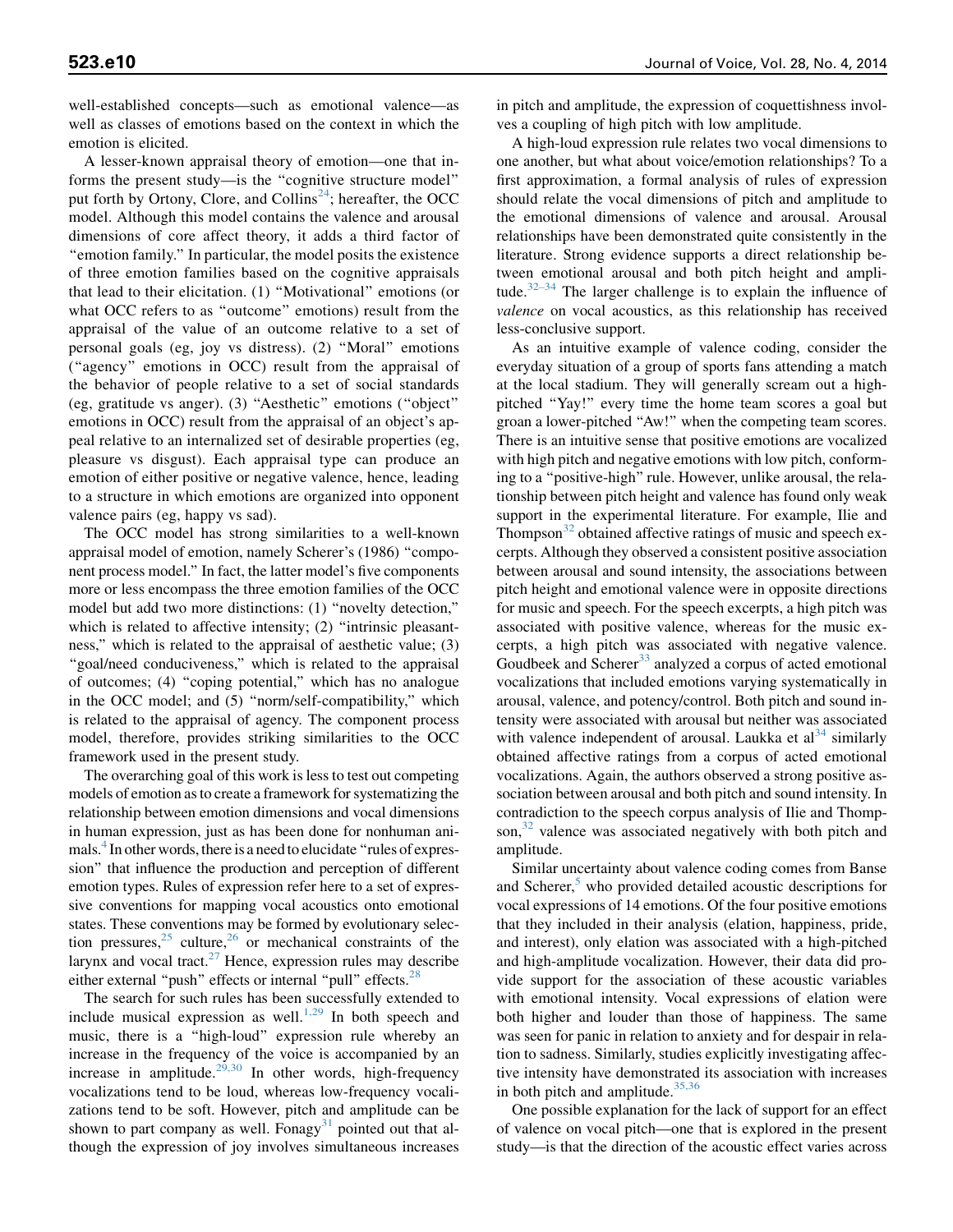<span id="page-2-0"></span>

FIGURE 1. Sample trials for each of the three families of emotions. A neutral two-sentence text-scenario is presented for 7 seconds to provide a context for the emotion (top row). A valenced picture is then presented for 4 seconds to conclude the scenario (middle row). It is accompanied by a congruent exclamation-word, which the subject vocalizes. The vocalization is recorded and then analyzed for its acoustic properties (bottom row). A representative waveform as well as representative pitch and amplitude contours are shown for each family.

families of emotions, for example in the manner posited by the OCC model. In other words, although a ''positive-high'' rule may govern vocal expression within one particular family of emotions, other expression rules may be needed to describe valence patterns for other families. For example, the prosody of aesthetic emotions can be quite different from that of cheering fans at a sporting event. The ''Mmmm!'' of pleasure can occur with far lower pitch than the ''Ewww!'' of disgust, demonstrating the inverse of a ''positive-high'' relationship. Hence, an emotion theory like OCC that contains emotion families and valence pairings might provide novel insights into the inconclusive valence effect seen in the acoustics literature.

The principal objective of the present study was to disambiguate the acoustic correlates of emotional valence. In the experimental paradigm, subjects viewed emotional scenarios and were then recorded as they produced cued, but unrehearsed, emotional exclamations congruent with the scenarios. Nonemotional recordings of the same exclamation words served as a control for the phonemic content of the words. Two predictions were made based on the published literature, (1) a main effect of valence on vocal acoustics would either be absent or only weakly present and (2) valence would demonstrate an interaction with emotion family such that valence effects on vocal acoustics would vary as a function of emotion family.

#### **METHODS**

#### **Subjects**

Thirty undergraduates (22 females), all of them native speakers of English, were recruited from the psychology department at McMaster University. They participated in the experiment in exchange for either course credit or \$10 remuneration.

#### Stimuli

Each experimental stimulus consisted of an emotionally neutral scenario written out in two sentences followed by an emotionally valenced picture providing a conclusion to the scenario. The picture was accompanied by a congruent exclamationword. For example, the scenario ''You write an important test. This is the grade you receive.'' could be followed by a picture of an examination with an A written on it accompanied by the exclamation-word ''Yay!'' or a picture of an examination with an F written on it accompanied by the exclamation-word ''Damn!''. Subjects were instructed to imagine that the scenario was happening to them and vocalize the exclamation-word in an authentic manner. Figure 1 presents some sample stimuli, and [Table 1](#page-3-0) provides definitions of the emotions included in the study. [Table 2](#page-3-0) provides the family and valence designations for each emotion as well as the exclamation words used for their expression.

The text-scenarios were designed to specify the appraisal types associated with each of the three emotion families described in the OCC model, whereas the pictures were designed to convey the valence of the outcome. Motivational scenarios contained themes related to gain or loss (eg, getting a raise or breaking a laptop), moral scenarios contained themes related to prosocial or antisocial behavior (eg, helping a homeless person or drinking alcohol while driving), and aesthetic scenarios contained themes related to encounters with desirable or undesirable food items or locations (eg, chocolate cake or a filthy toilet). Wherever possible, a given text-scenario was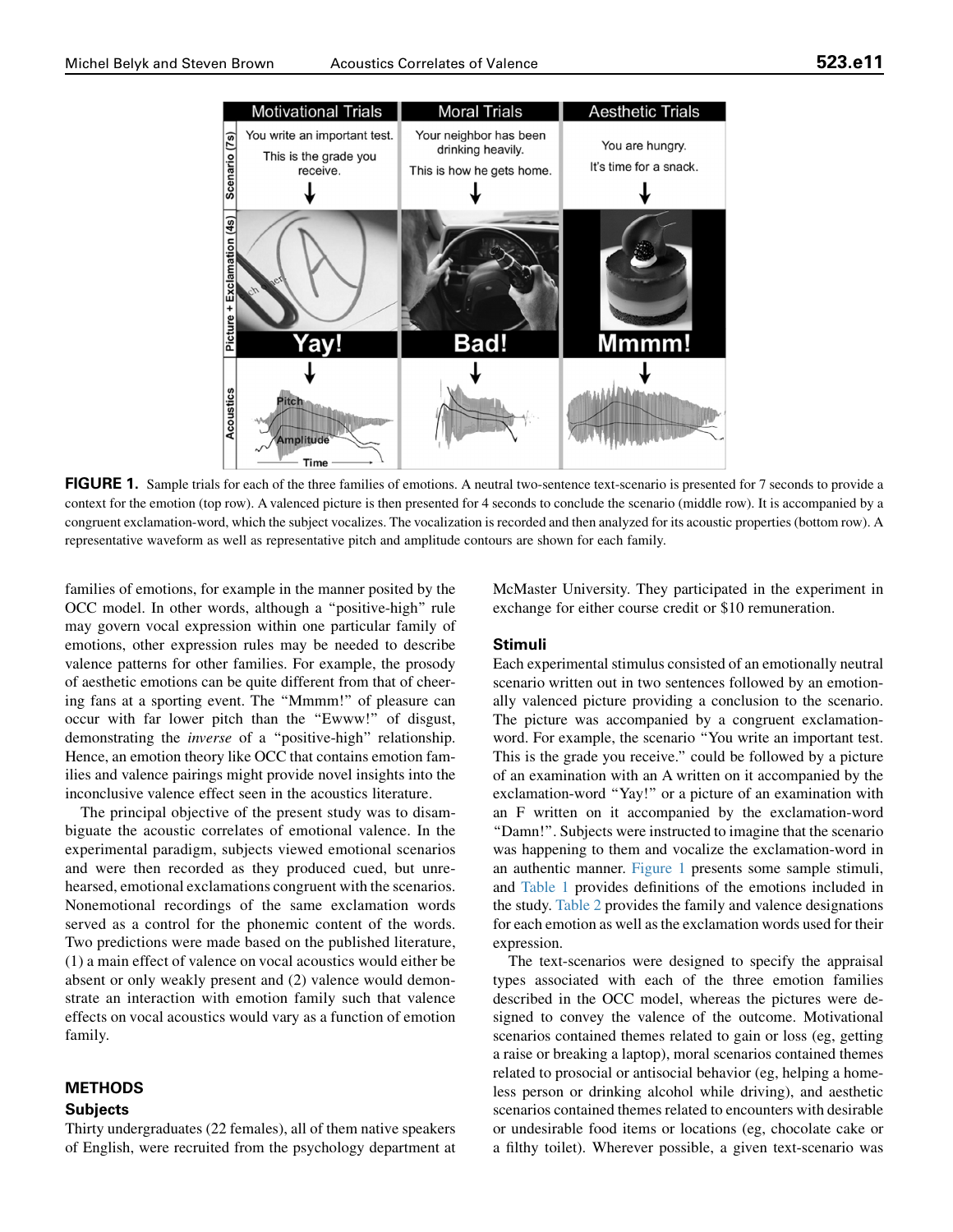<span id="page-3-0"></span>

| <b>TABLE 1.</b>                                    |  |
|----------------------------------------------------|--|
| Definitions of Emotion Labels in the Present Study |  |

| Emotion         | Definition                                                                                          |
|-----------------|-----------------------------------------------------------------------------------------------------|
| Joy             | Being pleased about a desirable outcome                                                             |
| <b>Distress</b> | Being displeased about an undesirable outcome                                                       |
| Gloating        | Being pleased about an outcome presumed to be undesirable for another person                        |
| Resentment      | Being displeased about an outcome presumed to be desirable for another person                       |
| Appreciation    | Approving of another person's praiseworthy action                                                   |
| Reproach        | Disapproving another person's blameworthy action                                                    |
| Gratitude       | Approving of another person's praiseworthy action that has a desirable consequence for oneself      |
| Anger           | Disapproving of another person's blameworthy action that has an undesirable consequence for oneself |
| Pleasure        | Liking an appealing object                                                                          |
| <b>Disgust</b>  | Disliking an unappealing object                                                                     |
| Awe             | Being pleased with the vastness of an object                                                        |
| Terror          | Being displeased with the vastness of an object                                                     |

Notes: The table lists the 12 emotion labels used in the present study and provides definitions based on the appraisals antecedent to each, as specified in the OCC model.

paired with both positive and negative pictures so as to create matched valence-pairs. Piloting suggested that some scenarios (as in the middle panel of [Figure 1](#page-2-0)) could not effectively be paired with a picture to represent the emotion of opposite valence.

## Procedure

Subjects first completed a demographic survey detailing their language background and musical training. They were then seated in a sound booth in front of a desktop computer. Record-

## TABLE 2.

| A Listing of the Emotions and Exclamations Analyzed in |  |
|--------------------------------------------------------|--|
| <b>This Study</b>                                      |  |

| Family       | Valence         | Emotion      | Exclamation |
|--------------|-----------------|--------------|-------------|
| Motivational | Positive        | Joy          | Yay!        |
|              |                 |              | Cool!       |
|              | Negative        | Distress     | Damn!       |
|              |                 |              | No!         |
|              | Positive        | Gloating     | Ha!         |
|              | <b>Negative</b> | Resentment   | Damn!       |
| Moral        | Positive        | Appreciation | Good!       |
|              | <b>Negative</b> | Reproach     | Bad!        |
|              | Positive        | Gratitude    | Thanks!     |
|              | <b>Negative</b> | Anger        | Jerk!       |
| Aesthetic    | Positive        | Pleasure     | Oooh!       |
|              |                 |              | Mmmm!       |
|              | Negative        | Disgust      | Ewww!       |
|              |                 |              | Yuck!       |
|              | Positive        | Awe          | Wow!        |
|              | <b>Negative</b> | Terror       | Whoa!       |

Notes: The table lists the 12 emotions examined in the present study, as well as their emotion family and valence, as specified in the cognitive structure model of emotion. The right column lists the exclamation words that were used to study the expression of each emotion. Wherever possible, more than one exclamation-word was used per emotion (15 total). Note that the emotions are organized in the table as valence pairs, in which negative emotions are shown with italics font.

ings were made using an Apex 275 (Apex Electronics, Canada) condenser headset microphone with gain settings adjusted for each subject.

To assess the basic characteristics of each subject's voice, subjects were recorded while they performed a number of vocal warm-up tasks: reading the standard "rainbow passage;" coughing; clearing the throat; performing vocal sweeps to the top and bottom of their vocal range; and singing ''Happy Birthday.'' Each subject's habitual vocal frequency was estimated from the reading passage.

After receiving instructions, subjects performed two practice trials followed by 72 randomly ordered experimental trials (6 trials  $\times$  12 emotions). [Figure 1](#page-2-0) demonstrates the trial structure and provides example stimuli. On each trial, subjects silently read a neutral text-scenario for 7 seconds and then viewed a valenced picture for 4 seconds. The picture was accompanied by an exclamation-word, which the subjects were instructed to produce aloud. After vocalizing the exclamation, subjects were immediately asked to rate whether the scenario was pleasant or unpleasant using the "+" and " $-$ " keys, respectively, on the keyboard as well as to rate how intense the scenario was by using the number-keys 1 (low intensity) through 9 (high intensity). Trials were separated by a 2-second rest period. All trials were carried out during a single run lasting approximately 25 minutes.

Next, during the control condition, subjects were asked to vocalize the same exclamation words but in a nonemotional speaking voice. No text-scenarios or pictures appeared in the control condition. Sixty trials (four replications of each of the 15 exclamation words) occurred in random order.

## Analysis

Acoustic measures were extracted from recordings with an inhouse  $Praat^{37}$  $Praat^{37}$  $Praat^{37}$  ([www.fon.hum.uva.nl/praat/](http://www.fon.hum.uva.nl/praat/)) script. The voiced portion of each recorded vocalization was selected manually for automatic extraction of acoustic measures. The two measurements were (1) mean frequency relative to a subject's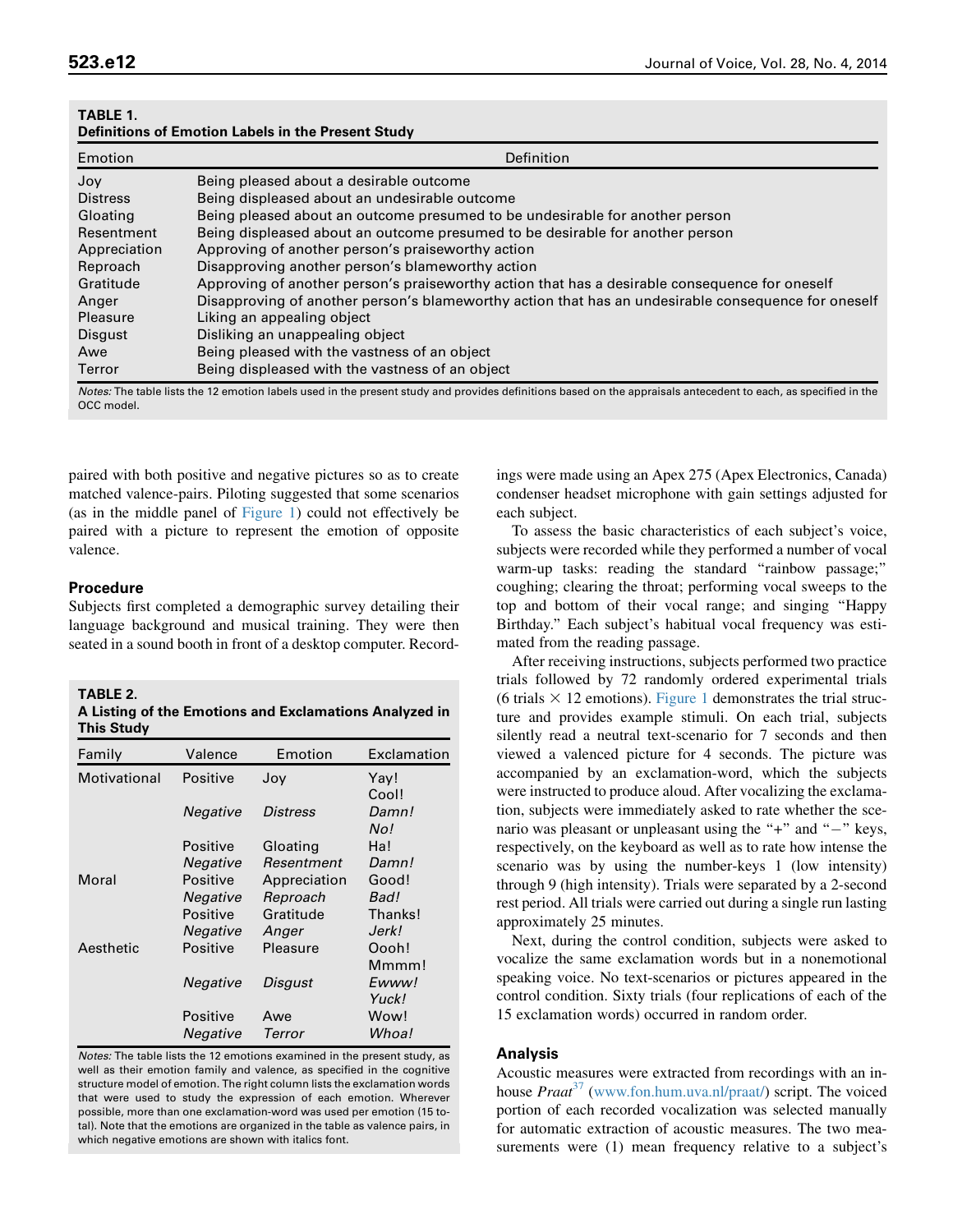habitual frequency, as measured in cents (where  $100 \text{ cents} = 1$ ) semitone) and (2) mean amplitude, as measured in decibels (dB). Acoustic features were measured across the entire voiced segment for each vocalization. As mentioned above, the mean frequency during the reading of the rainbow passage was used as the subject's habitual frequency and was set as the reference value in converting Hz values to cents for the pitch measurements.

The present study diverges from normative practice by reporting pitch data in semitones rather than fundamental frequency  $(F_0)$  in Hz. The difference limen for  $F_0$  discrimination increases approximately logarithmically rather than linearly.<sup>[38](#page-8-0)</sup> The semitone scale is a relative log-transform of  $F_0$  that provides a better approximation of pitch perception. Furthermore, the modulation of  $F_0$  by female speakers occurs on a larger scale than modulation of  $F_0$  by male speakers. For example, a 100 Hz increase in  $F_0$  above habitual pitch is of perceptually greater magnitude for a male (approximately 12 semitones) than a female (approximately 7 semitones). Conversely, producing an equivalent change in pitch requires a much larger increase in  $F_0$  by the female. Therefore, using  $F_0$  can result in female speakers having a disproportionate influence on the group data when collapsing across sexes.

The manual selection of vocalizations served as a quality control procedure. Algorithms that track  $F_0$  are prone to errors, which can be corrected manually. For example, the voice quality phenomenon known as ''creaky voice'' tends to bias these algorithms toward implausible  $F_0$  values. Wherever creaky voice was detected, the analyst (M.B.) attempted to correct for it by adjusting parameters to the frequency-tracking algorithm until a plausible  $F_0$  value was obtained. If a plausible estimate of  $F_0$  could not be obtained, the implausible segment of the sound was omitted so as to exclude it from further analysis while still preserving the integrity of the sound intensity measurements. If the implausible segment could not be successfully removed without distorting the remaining plausible segment of the vocalization, the trial was discarded.

To remove the effect of segmental structure on the vocal acoustics of the exclamations, $39$  the pitch values of the control trials were subtracted from the pitch values of the corresponding experimental trials. These "difference scores" were calculated by subtracting the within-subject average profile of each control word from each experimental trial in which that exclamation-word was uttered. For example, for every experimental trial in which a subject exclaimed ''Yay!'', the subject's average pitch for the neutrally produced ''Yay'' was subtracted. On the assumption that differences among control words are due to phonetic effects and that the influence of segmental structure is equivalent in affective and nonaffective contexts, then a difference-score approach should remove the confounding effects of segmental structure on vocal acoustics. During debriefing, nine of 30 subjects reported difficulty in producing at least some of the exclamation words in a neutral fashion. To the extent that subjects may have uttered the exclamation words in an emotional rather than neutral fashion during control recordings, the difference-score method would have had the effect of underestimating some of the prosodic features of the exclamations. This subtraction method was applied to pitch only, as an analysis of subjects' control recordings revealed that pitch, but not amplitude, was affected by segmental structure.

Linear mixed models were used to test six a priori directional hypotheses based on pilot data, using maximum likelihood estimation in  $R^{40}$  $R^{40}$  $R^{40}$  with the lme4 package.<sup>[41](#page-8-0)</sup> For each family of emotions, tests were conducted to compare positive versus negative emotions for both pitch and amplitude. Six additional *post hoc* Bonferroni-corrected tests were conducted to examine whether the emotion-pairs that make up the aesthetic family followed qualitatively similar trends. In all cases, affective intensity ratings were included as a continuous covariate.

Examination of the data set showed that there were no statistical outliers among the subjects and that the residuals from the regression analyses were normally distributed. The group results are thus representative of the trends seen in the individual subjects.

# RESULTS

#### Affective intensity

Subjects' ratings of affective intensity were examined to determine whether affective intensity was equivalent across emotion families and valences. Subjects' ratings of affective intensity differed across valences,  $F(1, 354) = 5.35$ ,  $P < 0.05$  with effect size Cohen  $f = 0.11$ . Negative emotions were rated as more intense, on average, than positive emotions. Affective intensity ratings also differed across emotion families,  $F(2, 354) = 29.67$ ,  $P < 0.05$  with Cohen  $f = 0.15$ . The valence-by-family interaction was not significant,  $F(2, 354) = 0.95$ ,  $P = 0.38$ . Aesthetic emotions were rated as more intense than both moral emotions,  $t(238) = 5.67, P < 0.05$  with Cohen  $d = 0.19$  and motivational emotions,  $t(238) = 6.59$ ,  $P < 0.05$  with Cohen  $d = 0.23$ . Motivational and moral emotions were not rated differently from one another,  $t(238) = 1.09$ ,  $P = 0.28$ . Although these effects were small, the results indicated that affective intensity was not fully equated across the conditions. For this reason, affectiveintensity ratings were used as covariates with type III sumsof-squares in all analyses.

#### Phonetic control

To test whether the segmental content of the exclamation words had a measurable effect on vocal acoustics, separate univariate analyses of variance were performed on the pitch and amplitude measurements of the neutrally produced exclamation words. This analysis turned out to be significant for pitch,  $F(14, 14)$ 435) = 2.01,  $P$  < 0.05, but not for amplitude,  $F(14, 12)$  $(435) = 0.92$ ,  $P = 0.54$ . For example, neutrally produced "Bad" was produced with a lower pitch than neutrally produced "Yuck". For this reason, the difference-score approach described in the Methods section was applied to the pitch data (only) to eliminate the effects of segmental structure on the acoustic results.

#### Acoustic profiles of the emotion families

In contrast to much of the literature dealing with the coding of emotional valence in acoustic prosody, there was a main effect of valence on both pitch,  $F(1, 353) = 13.5$ ,  $P < 0.05$ , and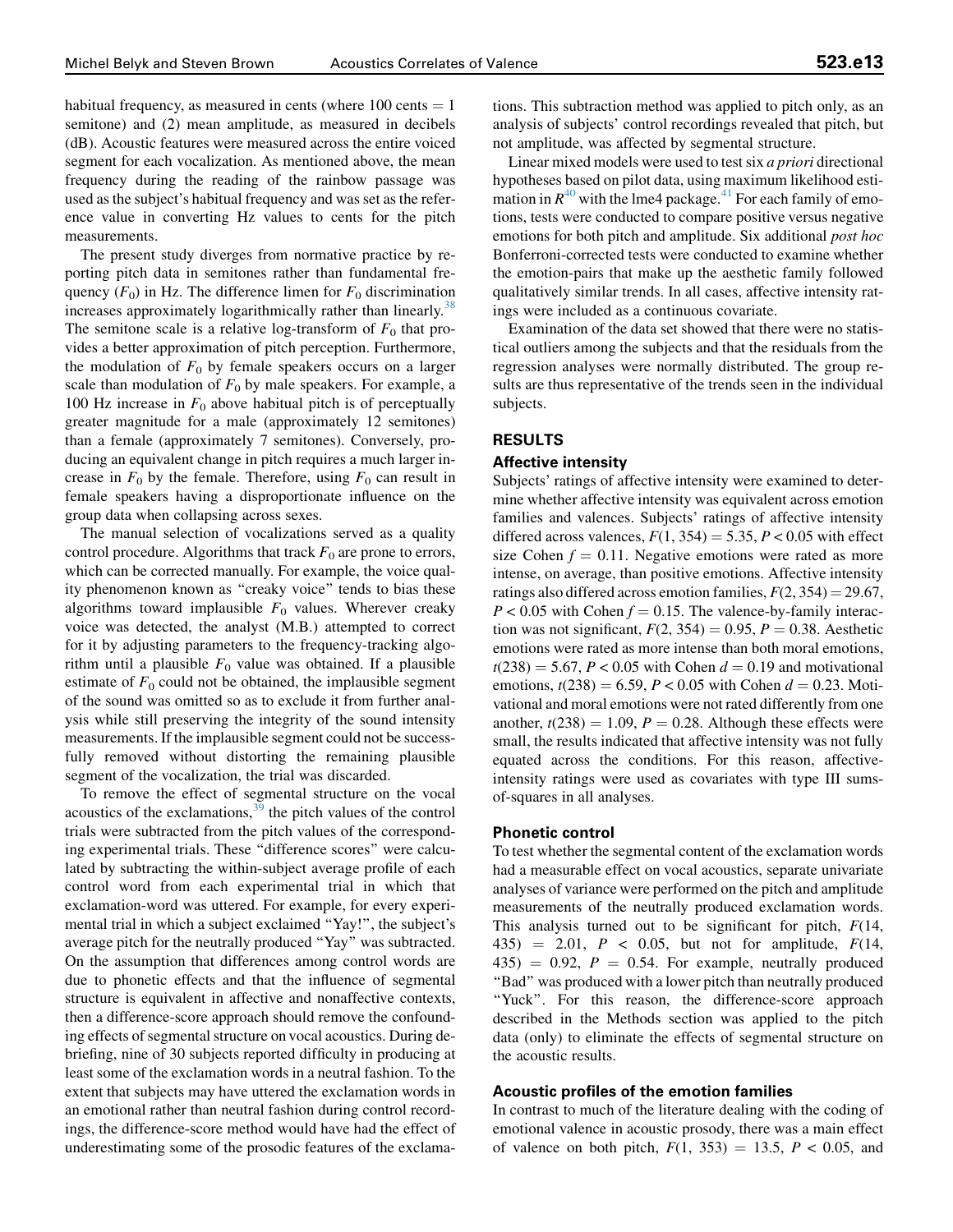

FIGURE 2. Acoustic properties of the produced exclamations. The top panel provides the pitch results (in cents relative to subjects' habitual pitch) and the bottom panel provides the amplitude results (in decibels) for the three families of emotions in the OCC model. Unfilled bars are positive-valence emotions and filled bars are negative-valence emotions. Error bars are 95% confidence intervals. The y-axis for amplitude is minimized to visualize the error bars and the differences between means.

amplitude,  $F(1, 353) = 12.2, P < 0.05$ . Positive emotions were vocalized with both higher pitch and higher amplitude than negative emotions when collapsing across the entire stimulus set. A main effect of emotion family was also observed for both pitch  $F(2, 353) = 24.2, P < 0.05$  and amplitude  $F(2, 353) = 24.2, P < 0.05$  $353$ ) = 10.6, P < 0.05. There was a significant interaction between valence and emotion family for both pitch  $F(2)$ ,  $353) = 14.2, P < 0.05$  and amplitude  $F(2, 353) = 12.4$ ,  $P < 0.05$ . It is, therefore, inappropriate to interpret a linear relationship between either acoustic dimension and emotional valence. The influence of emotional valence on vocal pitch and loudness may differ between emotion categories.

Given this significant interaction, the next step was to examine the acoustic profiles within the three emotion families specified in the OCC model. Figure 2 presents the pitch and amplitude profiles for the three emotion families individually. For motivational emotions, positive emotions were both higher in pitch,  $t(118) = 4.24$ ,  $P < 0.05$  with Cohen  $d = 0.54$  and greater in amplitude,  $t(118) = 5.42$ ,  $P < 0.05$  with Cohen  $d = 0.78$  than negative emotions. For moral emotions, however, a different profile emerged. Although positive emotions were significantly higher in pitch than negative emotions,  $t(118) = 6.87, P < 0.05$ with Cohen  $d = 0.99$ , they were also significantly lower in amplitude than negative emotions,  $t(118) = -1.88$ ,  $P < 0.05$ with Cohen  $d = 0.19$ . Finally, aesthetic emotions presented an additional reversal from the pattern of the motivational emotions. Positive emotions were significantly lower in pitch than negative emotions,  $t(118) = -3.317$ ,  $P < 0.05$  with Cohen  $d = 0.38$  and significantly lower in amplitude,  $t(118) = -5.79$ ,  $P < 0.05$  with Cohen  $d = 0.32$  than negative emotions.



FIGURE 3. Acoustic properties of the aesthetic exclamations alone. The top panel provides the pitch results (in cents relative to subjects' habitual pitch) and the bottom panel provides the amplitude results (in decibels) for the four emotions that made up the aesthetic family of emotions. Bars are grouped such that the unambiguously aesthetic emotions (pleasure and disgust) are on the left of each plot, whereas the so-called numinous emotions are on the right. Error bars are 95% confidence intervals. The y-axis for amplitude is minimized to visualize the error bars and the differences between means.

To further explore the reversal of the ''high-loud'' pattern observed for the aesthetic emotions, these emotions were divided into two subtypes: pleasure/disgust and awe/terror. Six post hoc comparisons were conducted to test for differences in the means of the two emotion-pairs for both pitch and amplitude, with an alpha threshold of .008 after Bonferroni correction for multiple comparisons. Figure 3 presents the acoustic profiles for each aesthetic emotion. Pleasure and disgust displayed the same overall pattern as the aesthetic analysis for pitch,  $t(58) = -3.59, P < 0.008$  with Cohen  $d = 0.64$ , and amplitude,  $t(58) = -4.49, P = 0.83$  with Cohen  $d = 0.65$ . However, awe and terror displayed a qualitatively different pattern. There was no significant difference between them for pitch,  $t(58) = -0.945$  $P = 0.008$ . However, awe was significantly lower in amplitude than terror,  $t(58) = -2.9$ ,  $P < 0.008$  with Cohen  $d = 0.44$ . This result may suggest that awe and terror—referred to as ''numinous'' emotions in the Discussion section—do not form a cohesive group with pleasure and disgust but may instead belong to a separate subfamily of emotions. It also shows that the overall profile for the aesthetic emotions was driven by pleasure/disgust.

Although the disgust-related stimuli and vocal expressions in the present study were uniformly related to disease,  $42,43$  the pleasure-related stimuli and expressions included both gustatory (''Mmmm!'') and nongustatory (''Oooh!'') forms. Therefore, the profiles of gustatory and nongustatory vocalizations were compared. Vocal expressions of gustatory and nongustatory pleasure were not significantly different in pitch,  $t(58) = 1.354$ ,  $P = 0.16$ . However, vocal expressions of nongustatory pleasure (''Oooh!'') were significantly higher in amplitude than those of gustatory pleasure ("Mmmm!"),  $t(58) = 6.06$ ,  $P < 0.008$  Cohen  $d = 1.02$ .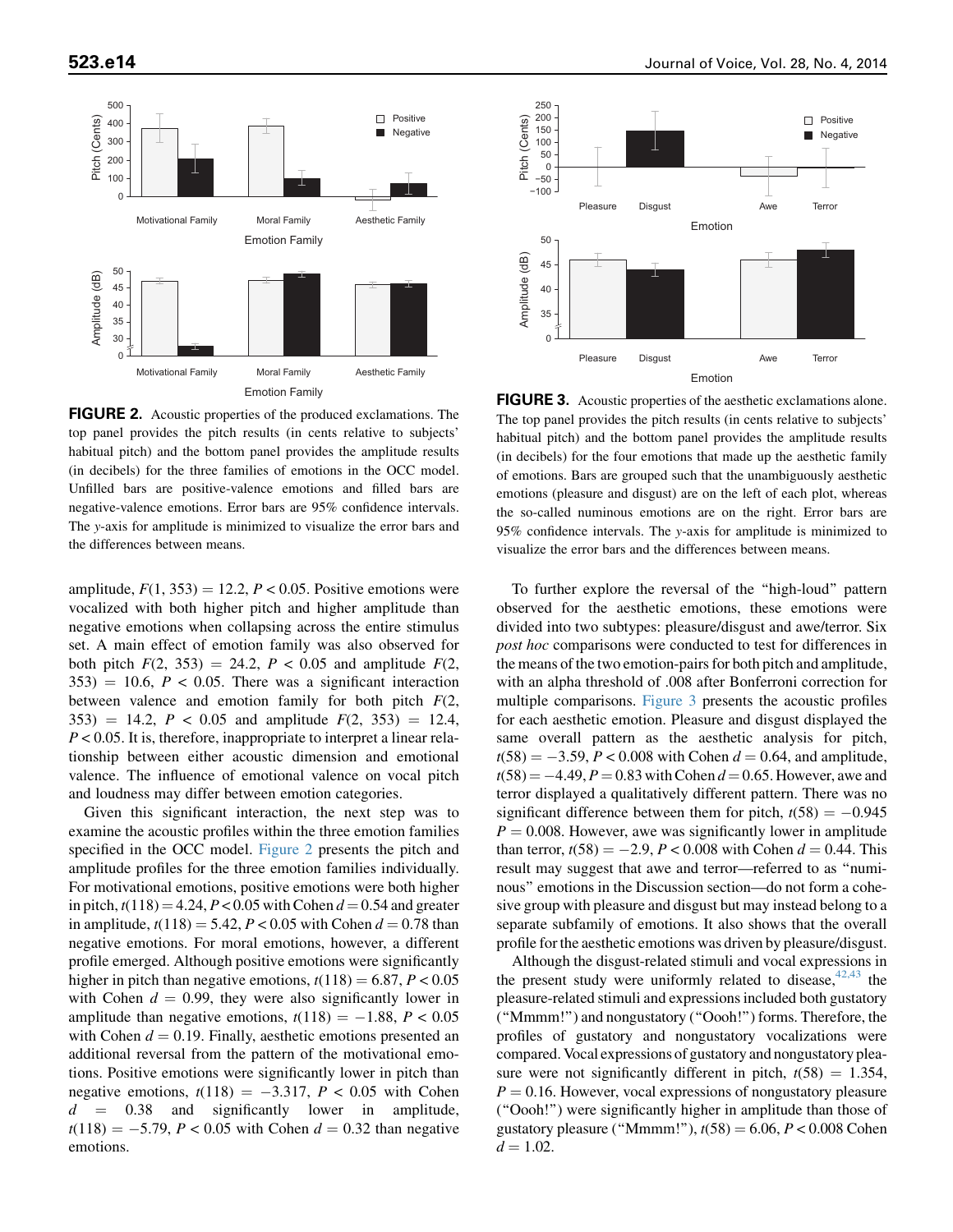## **DISCUSSION**

The present study sought to relate the vocal dimensions of pitch and amplitude to the emotional dimension of valence. We found a weak but significant effect of valence on pitch and amplitude. Previous studies that have examined the acoustic coding of emotional valence have provided inconsistent results regarding the intuitive notion that positive emotions are expressed with high-pitched vocalizations and negative emotions with lowpitched vocalizations. $32-34,44$  The results of the present study suggest that this inconsistency may be due to idiosyncrasies in the choice of emotions included in each study.

Grouping vocal expressions into broad emotion families revealed that the acoustic valence-code varies across families. In particular, opposing effects were seen among the emotion families, and this could potentially explain the inconsistent findings of previous studies. Only the motivational family of emotions (eg, happiness vs sadness) showed the expected coupling between pitch, amplitude, and valence.<sup>[30](#page-8-0)</sup> The moral family demonstrated an inverted amplitude trend such that positive moral emotions (eg, gratitude) were associated with low amplitude, whereas negative moral emotions (eg, anger) were associated with high-amplitude vocalizations. This profile is consistent with an ethological perspective in which aggressive vocalizations with low pitch and high amplitude demonstrate the vocalizer's ability and willingness to engage in physical confrontation, whereas submissive vocalizations show the contrastive pattern of high pitch and low amplitude.<sup>[4,45](#page-8-0)</sup> Although the evidence for a relationship between body size and vocal pitch is mixed, $46,47$  low-pitched voices are nonetheless interpreted by perceivers as belonging to larger individuals, $48$  hence supporting the use of low pitch for aggressive vocalizations.

The aesthetic family of emotions was characterized by a complete reversal of both pitch and amplitude compared with the motivational emotions. Positive aesthetic vocalizations had both low pitch and low amplitude, whereas negative aesthetic vocalizations had high pitch and high amplitude. Although disgust is often included in studies of emotional vocalizations,  $5,49$  its positive counterpart—sensual pleasure—is very seldom studied, acoustically or otherwise. One study that reported vocal acoustics for this emotion $8$  corroborated the findings here: vocal expressions of sensual pleasure had the lowest pitch of any emotion in that study.

## The component process model

An alternative experimental design might have grouped emotions according to another cognitive appraisal theory of emotion, such as the well-known component process model. $50$ However, such an approach would have grouped emotions in a manner very similar to that adopted in the present study and would have consequently reached similar conclusions.

Scherer $50$  posited that vocal acoustics can show contrastive patterns across emotion classes and further provided clear and physiologically informed predictions for the five appraisal dimensions of the component process model. One of these dimensions is ''intrinsic pleasantness,'' which is analogous to aesthetic appraisal in the OCC model. Disgust sits at the unpleasant end of this appraisal dimension, whereas pleasure sits at its positive end. Scherer $50$  argued that because disgust involves rejecting offensive material from the mouth, its vocal expression may be influenced by the preparation to vomit. This proposal seems plausible in light of the fact that many of the muscles involved in airway protection during vomiting are also involved in pitch control. Indeed, the cricothyroid muscle—contraction of which raises vocal pitch—is tensed immediately before vomiting<sup>[51](#page-9-0)</sup> but is relaxed before swallowing. $52,53$  This leads to the prediction that vocal expressions of ''intrinsically unpleasant emotions'' will be high-pitched, whereas expressions of ''intrinsically pleasant'' emotions will be low-pitched. Laukka and Elfen-bein<sup>[44](#page-9-0)</sup> tested this prediction but did not find a relationship between intrinsic pleasantness and pitch. However, as discussed above, Scherer's<sup>[50](#page-9-0)</sup> prediction was based on the physiology of disgust (and its opposite, pleasure), whereas Laukka and Elfen- $bein<sup>44</sup>$  $bein<sup>44</sup>$  $bein<sup>44</sup>$  evaluated intrinsic pleasantness with the questionnaire item ''how pleasant was the event?'' as applied across a broad set of emotions. The present study corroborated Scherer's<sup>[50](#page-9-0)</sup> predictions in observing that the intrinsically unpleasant state of disgust was expressed with a higher pitch than the intrinsically pleasant state of pleasure.

#### Numinous emotions

''Numinous'' emotions (awe and terror)—which are not present in the OCC framework or most other theories of emotion—were examined acoustically for the first time in this study. Keltner and Haidt $54$  proposed that these emotions are experienced when an object is perceived as being so vast that it requires conceptual ''accommodation'' in order for it to be comprehended. Awe has been shown to have a recognizable vocal expression, $^{21}$  $^{21}$  $^{21}$ although no previous study has investigated the acoustics of vocally expressed awe or terror. Their vocal expressions in the present study did not follow the same trends as those of pleasure and disgust. There was no significant difference in pitch between awe and terror, although awe was significantly lower in amplitude than terror. The results suggested that these vocalizations may belong to a separate category of emotions. Given that experiences of awe and terror are described universally (although not exclusively) in religious contexts,  $54,55$  they may form a distinct ''numinous'' subtype of aesthetic emotions associated with the experience of deities and other stimuli perceived as being of large magnitude.

#### Rules of expression

Beyond simply showing that emotion families have distinct expression patterns, the larger goal of this study was to provide a new framework for thinking about vocal emotion through the formulation of general rules of expression, and this was nicely demonstrated by the observed interactions between acoustic patterns and emotion families. [Figure 4](#page-7-0) presents a framework for this analysis, which shows a  $2 \times 2$  plot with Pitch on the  $x$ -axis and Loudness (as an intuitive proxy for amplitude) on the y-axis. Although this scheme is rooted in the OCC model and its trichotomy of emotion families, it looks beyond this model to a more general description of vocal acoustics.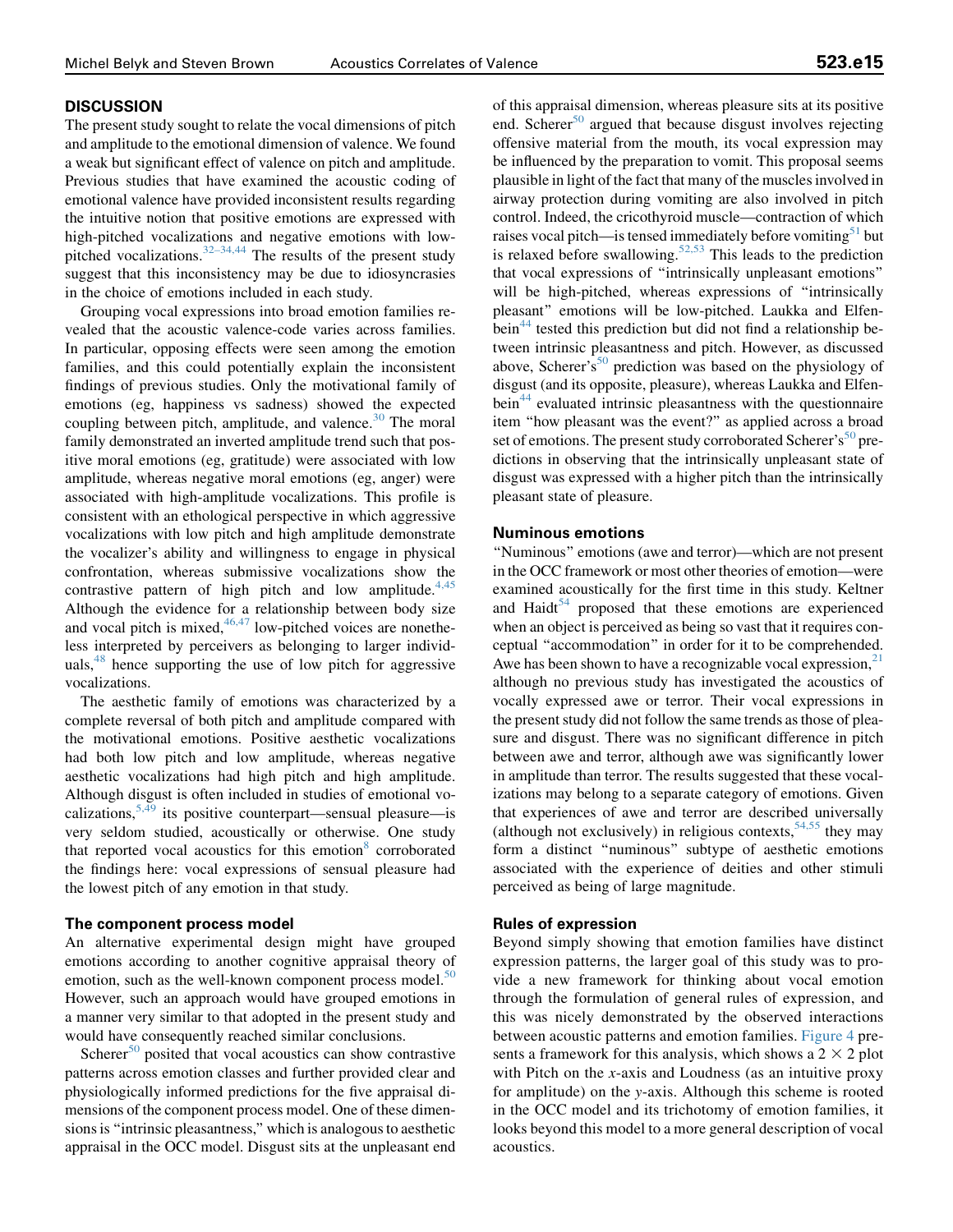<span id="page-7-0"></span>

FIGURE 4. A framework for conceptualizing expression rules for vocal prosody. The figure presents a  $2 \times 2$  plot of Loudness (y-axis) versus Pitch (x-axis), resulting in four possible expression patterns. (1) The ''high-loud'' combination is represented by the motivational emotions of the OCC model. (2) The "high-soft" combination is represented by the moral emotions. (3) The ''low-soft'' combination is represented by the aesthetic emotions. (4) Finally, the ''low-loud'' combination is not represented by any family in the OCC model but is compatible with an emotion family referred to in the literature as "coping potential," as exemplified by the exclamation of confidence, "Yes!". Note that the names for the expression rules reflect the profile for the positive member of a valence-pair for an emotion family. A schematic sonogram is shown below each exclamation. The height of the bar represents the relative pitch height of the exclamation, and the thickness of the bar represents its amplitude. These figures are not meant to be quantitative. Likewise, no attempt is made to represent pitch contours.

The cells in Figure 4 describe the acoustic profile of the *pos*itive-valenced emotion of a valence-pair. These four cells outline four possible expression rules for vocal prosody. In cell 1, positive emotions are higher in both pitch and amplitude than their negative counterparts, conforming to the ''high-loud'' rule (we use the psychological construct of ''loudness'' in these names, instead of the physical property of amplitude, to avoid the confusion of calling the rule ''high-high''). The motivational emotions fit this profile. Positive emotions such as joy were higher in both pitch and amplitude than negative emotions such as distress. Cell 2 specifies positive emotions that are higher in pitch but lower in amplitude than negative counterparts, conforming to a ''high-soft'' rule. The moral emotions fit this profile. Positive emotions such as gratitude were higher in pitch but lower in amplitude than negative emotions such as anger. Cell 3 specifies positive emotions that are both lower in pitch and lower in amplitude than their negative counterparts, conforming to a ''low-soft'' rule. The aesthetic emotions fit this profile. Positive emotions such as pleasure were lower in both pitch and amplitude than negative emotions such as disgust. Finally, cell 4 specifies positive emotions that are lower in pitch but higher in amplitude than their negative counterparts, conforming to a ''low-loud'' rule. None of the three OCC categories fit this pattern. In looking to the literature on emotion, a good candidate for this expression rule is found in the appraisal dimension of "coping potential," $50,56,57$  where positive emotions with high coping potential, such as confidence, are spoken with a low pitch but high amplitude and negative emotions with low coping potential, such as nervousness, are spoken with a high pitch but low amplitude. As mentioned in the Introduction section, the presence of coping potential is one of the few points that distinguish the component process model from the OCC model. Overall, this plot accommodates the results obtained for the three emotion families examined in the present study and hypothesizes another acoustic valence-code related to coping potential as described by the component process model. $50$ 

Although the present study did not explicitly examine participants' ratings of affective intensity as a variable, previous work on affective prosody suggests other important expression rules, such as "intense-high-loud," where both pitch height and amplitude increase with affective intensity,  $35,36$  irrespective of valence. Hence, it is expected that even emotions that are uttered with low pitch would get higher (rather than lower) as affective intensity increases.

#### Limitations

It is important to point out the limitations of the results and of the  $2 \times 2$  scheme. (1) The scheme is based on the idea that opposing valences within a given emotion family have opposing acoustic properties, which is what the present study found. However, other emotion classification schemes have different family structures or have no families at all. For example, within BET, happiness and sadness are not viewed as opposing emotions because that theory has no conception of emotion families but only discrete emotions. (2) There are emotion types that do not fit neatly within the scheme. As shown in the present data set, the so-called numinous emotions of awe and terror did not seem to fit any of the four expression rules. Similar exceptions will unquestionably be found for other emotions as well. (3) Perhaps most importantly, it would be wrong to view emotion families as homogeneous, either cognitively or acoustically. There are clearly subtypes within each family that the present study has not explored here, and these subtypes may actually conflict with the patterns that the study has described for the families. For example, although it is argued above that positive aesthetic emotions have low pitch (''Mmmm!''), there may be examples where this is not so. When people look at a baby or a puppy, they may be more likely to utter "Cute!" with a high pitch than a low pitch. Hence, there may be a basis for subtyping the Mmmm-type versus the Cutetype of aesthetic emotions. (4) Fear belongs to a subtype of motivational emotions, which would be predicted to have a low-soft expression pattern as a negative motivational emotion. In actuality, fear is expressed with high-loud vocalizations.<sup>[8](#page-8-0)</sup> This pattern might be best explained by the high-affective intensity form of fear because affective intensity increases both pitch and amplitude. This discrepancy can be reconciled if ''anxiety'' is taken as the low-affective intensity form of fear. The vocal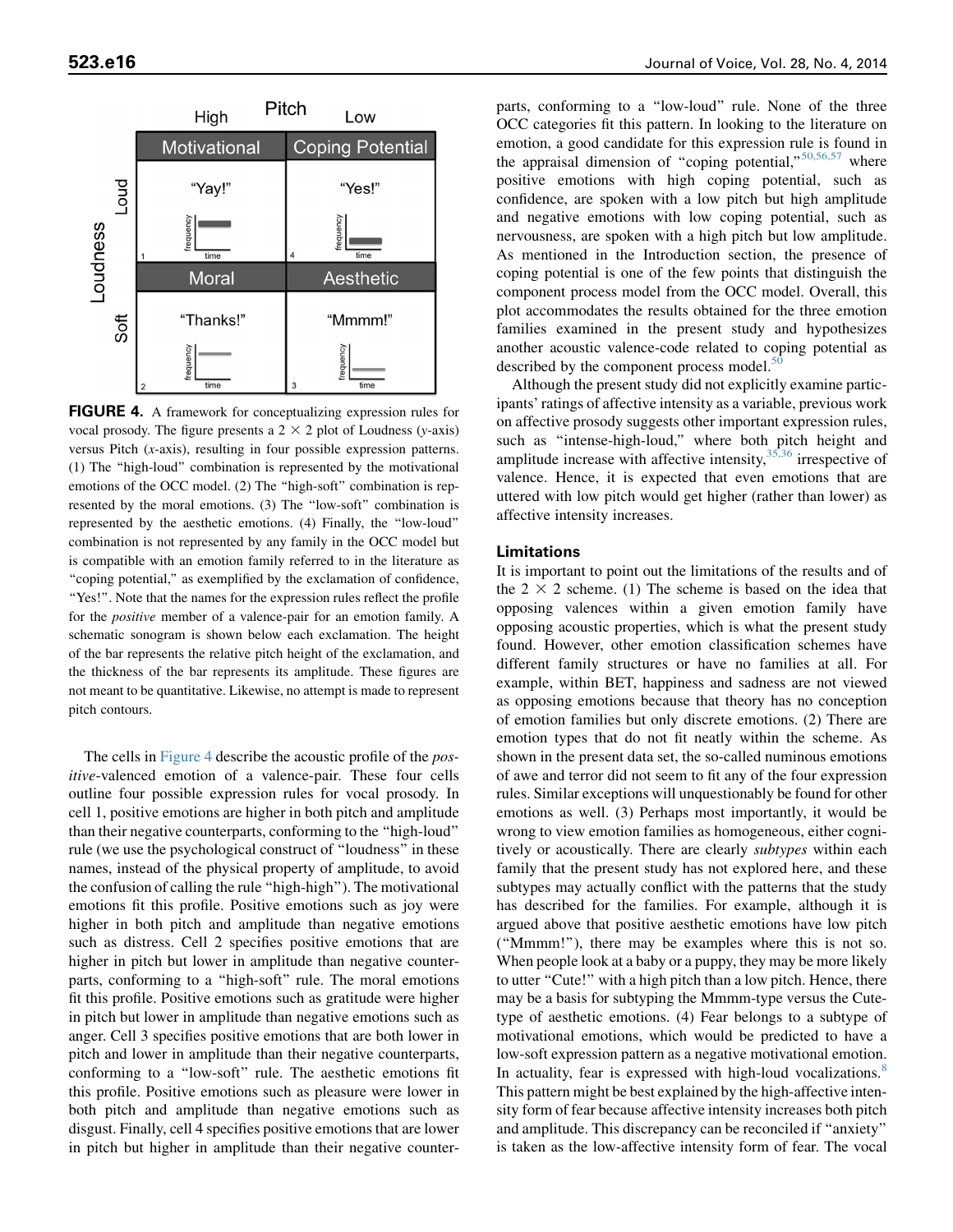<span id="page-8-0"></span>expression of anxiety does fit the profile of a motivational emotion under this scheme.<sup>5</sup> (5) These data were provided by undergraduates unselected for theatrical training. Although the vocalizations of professional actors contain systematic differences from spontaneous vocalizations for some acoustic parameters,<sup>[58](#page-9-0)</sup> untrained speakers may be more variable in their performance.

#### **CONCLUSIONS**

The present study sought to examine whether the acoustic valence-code of vocal expressions of emotion is consistent across broad emotional families by analyzing unrehearsed exclamations produced by a relatively large sample of subjects. The results demonstrated a weak but significant effect of valence but a strong interaction with emotion family. The present study also provides the first acoustic description of vocal expressions for the so-called numinous emotions. The results were conceptualized as a  $2 \times 2$  (Pitch  $\times$  Loudness) scheme, setting up four possible rules of vocal expression. Each of the emotion families showed a unique placement in the cells of this scheme, with motivational emotions showing a ''highloud'' pattern; moral emotions, a ''high-soft'' pattern; and aesthetic emotions, a ''low-soft'' pattern. The fourth cell of the scheme, representing the ''low-loud'' pattern, was not accounted for by any of the emotion families in the present study but was hypothesized to be consistent with emotions related to coping potential as described by the component process model.<sup>50</sup> These results demonstrate that the acoustic valencecode is not constant but varies as a function of emotion family. The inconsistency of reported acoustic valence-codes in the literature may be due to differences in the emotions considered by individual studies. Although further work in this area is clearly needed, the current Pitch  $\times$  Loudness scheme provides an informative means of thinking about the acoustics of vocal expression and about emotion classification more generally.

#### **REFERENCES**

- 1. [Juslin PN, Laukka P. Communication of emotions in vocal expression and](http://refhub.elsevier.com/S0892-1997(13)00254-3/sref1) [music performance: different channels, same code?](http://refhub.elsevier.com/S0892-1997(13)00254-3/sref1) Psychol Bull. 2003; [129:770–814.](http://refhub.elsevier.com/S0892-1997(13)00254-3/sref1)
- 2. [Scherer KR. Expression of emotion in voice and music.](http://refhub.elsevier.com/S0892-1997(13)00254-3/sref2) J Voice. 1995;9: [235–248.](http://refhub.elsevier.com/S0892-1997(13)00254-3/sref2)
- 3. [Morton E. On the occurrence and significance of motivation-structural rules](http://refhub.elsevier.com/S0892-1997(13)00254-3/sref3) [in some bird and mammal sounds.](http://refhub.elsevier.com/S0892-1997(13)00254-3/sref3) Am Nat. 1977;111:855–869.
- 4. Owings DH, Morton ES. [Animal Vocal Communication: A New Approach](http://refhub.elsevier.com/S0892-1997(13)00254-3/sref4). [New York, NY: Cambridge University Press; 1998](http://refhub.elsevier.com/S0892-1997(13)00254-3/sref4).
- 5. [Banse R, Sherer K. Acoustic profiles in vocal emotion expression.](http://refhub.elsevier.com/S0892-1997(13)00254-3/sref5) J Pers Soc Psychol[. 1996;70:614–636](http://refhub.elsevier.com/S0892-1997(13)00254-3/sref5).
- 6. [Lieberman P, Michaels SB. Some aspects of fundamental frequency and](http://refhub.elsevier.com/S0892-1997(13)00254-3/sref6) [envelope amplitude as related to the emotional content of speech.](http://refhub.elsevier.com/S0892-1997(13)00254-3/sref6) J Acoust Soc Am[. 1962;34:922–927](http://refhub.elsevier.com/S0892-1997(13)00254-3/sref6).
- 7. [Fairbanks G, Pronovost W. Vocal pitch during simulated emotion.](http://refhub.elsevier.com/S0892-1997(13)00254-3/sref7) Science. [1938;88:382–383.](http://refhub.elsevier.com/S0892-1997(13)00254-3/sref7)
- 8. [Belin P, Fillion-Bilodeau S, Gosselin F. The Montreal affective voices: a](http://refhub.elsevier.com/S0892-1997(13)00254-3/sref8) [validated set of nonverbal affect bursts for research on auditory affective](http://refhub.elsevier.com/S0892-1997(13)00254-3/sref8) processing. [Behav Res Methods](http://refhub.elsevier.com/S0892-1997(13)00254-3/sref8). 2008;40:531–539.
- 9. [Schr](http://refhub.elsevier.com/S0892-1997(13)00254-3/sref9)öder M. Experimental study of affect bursts. Speech Commun. 2003; [40:99–116.](http://refhub.elsevier.com/S0892-1997(13)00254-3/sref9)
- 10. [Thompson WF, Balkwill LL. Decoding speech prosody in five languages.](http://refhub.elsevier.com/S0892-1997(13)00254-3/sref10) Semiotica[. 2006;158:407–424.](http://refhub.elsevier.com/S0892-1997(13)00254-3/sref10)
- 11. [Szameitat DP, Alter K, Szameitat AJ, Wildgruber D, Sterr A, Darwin CJ.](http://refhub.elsevier.com/S0892-1997(13)00254-3/sref11) [Acoustic profiles of distinct emotional expressions in laughter.](http://refhub.elsevier.com/S0892-1997(13)00254-3/sref11) J Acoust Soc Am. 2009;126:354-366.
- 12. [Fernald A, Simon T. Expanded intonation contours in mothers' speech to](http://refhub.elsevier.com/S0892-1997(13)00254-3/sref12) newborns. Dev Psychol[. 1984;20:104–113](http://refhub.elsevier.com/S0892-1997(13)00254-3/sref12).
- 13. [Fernald A. Four-month-old infants prefer to listen to motherese.](http://refhub.elsevier.com/S0892-1997(13)00254-3/sref13) Infant Behav Dev[. 1985;8:181–195.](http://refhub.elsevier.com/S0892-1997(13)00254-3/sref13)
- 14. [Green JA, Whitney PG, Potegal M. Screaming, yelling, whining, and](http://refhub.elsevier.com/S0892-1997(13)00254-3/sref14) [crying: categorical and intensity differences in vocal expressions of anger](http://refhub.elsevier.com/S0892-1997(13)00254-3/sref14) [and sadness in children's tantrums.](http://refhub.elsevier.com/S0892-1997(13)00254-3/sref14) Emotion. 2011;11:1124–1133.
- 15. [Bastian A, Schmidt S. Affect cues in vocalizations of the bat, Megaderma](http://refhub.elsevier.com/S0892-1997(13)00254-3/sref15) [lyra, during agonistic interactions.](http://refhub.elsevier.com/S0892-1997(13)00254-3/sref15) J Acoust Soc Am. 2008;124:598–608.
- 16. [Knutson B, Burgdorf J, Panksepp J. Ultrasonic vocalizations as indices of](http://refhub.elsevier.com/S0892-1997(13)00254-3/sref16) [affective states in rats.](http://refhub.elsevier.com/S0892-1997(13)00254-3/sref16) Psychol Bull. 2002;128:961–977.
- 17. Gobl C, [Chasaide AN. The role of voice quality in communicating emotion,](http://refhub.elsevier.com/S0892-1997(13)00254-3/sref17) mood and attitude. Speech Commun[. 2003;40\(1–2\):189–212](http://refhub.elsevier.com/S0892-1997(13)00254-3/sref17).
- 18. Hoffmann R, Mixdorff H (Eds.). Third International Speech Prosody Conference; 2006 May 2-5; Dresden, Germany. France: ISCA Archive, 2003.
- 19. [Ekman P, Sorenson ER, Friesen WV. Pan-cultural elements in facial dis](http://refhub.elsevier.com/S0892-1997(13)00254-3/sref19)plays of emotion. Science[. 1969;164:86–88.](http://refhub.elsevier.com/S0892-1997(13)00254-3/sref19)
- 20. [Sauter DA, Eisner F, Calder AJ, Scott SK. Perceptual cues in nonverbal](http://refhub.elsevier.com/S0892-1997(13)00254-3/sref20) [vocal expressions of emotion.](http://refhub.elsevier.com/S0892-1997(13)00254-3/sref20) Q J Exp Psychol. 2010;63:2251–2272.
- 21. [Simon-Thomas ER, Keltner DJ, Sauter D, Sinicropi-Yao L, Abramson A.](http://refhub.elsevier.com/S0892-1997(13)00254-3/sref21) [The voice conveys specific emotions: evidence from vocal burst displays.](http://refhub.elsevier.com/S0892-1997(13)00254-3/sref21) Emotion[. 2009;9:838–846](http://refhub.elsevier.com/S0892-1997(13)00254-3/sref21).
- 22. [Russell JA. Core affect and the psychological construction of emotion.](http://refhub.elsevier.com/S0892-1997(13)00254-3/sref22) Psychol Rev[. 2003;110:145–172](http://refhub.elsevier.com/S0892-1997(13)00254-3/sref22).
- 23. [Russell JA. A circumplex model of affect.](http://refhub.elsevier.com/S0892-1997(13)00254-3/sref23) J Pers Soc Psychol. 1980;39: [1161–1178](http://refhub.elsevier.com/S0892-1997(13)00254-3/sref23).
- 24. Ortony A, Clore GL, Collins A. [The Cognitive Structure of Emotions](http://refhub.elsevier.com/S0892-1997(13)00254-3/sref24). New [York, NY: Cambridge University Press; 1988.](http://refhub.elsevier.com/S0892-1997(13)00254-3/sref24)
- 25. Darwin C. [The Expression of the Emotions in Man and Animals](http://refhub.elsevier.com/S0892-1997(13)00254-3/sref25). 3rd ed. [New York, NY: Oxford University; 1872.](http://refhub.elsevier.com/S0892-1997(13)00254-3/sref25)
- 26. [Scherer KR, Wallbott HG. Evidence for universality and cultural variation](http://refhub.elsevier.com/S0892-1997(13)00254-3/sref26) [of differential emotion response patterning.](http://refhub.elsevier.com/S0892-1997(13)00254-3/sref26) J Pers Soc Psychol. 1994;66: [310–328.](http://refhub.elsevier.com/S0892-1997(13)00254-3/sref26)
- 27. [Titze IR. On the relation between subglottal pressure and fundamental fre](http://refhub.elsevier.com/S0892-1997(13)00254-3/sref27)[quency in phonation.](http://refhub.elsevier.com/S0892-1997(13)00254-3/sref27) *J Acoust Soc Am.* 1989;85:901-906.
- 28. [Scherer K. Vocal communication of emotion: a review of research para](http://refhub.elsevier.com/S0892-1997(13)00254-3/sref28)digms. Speech Commun[. 2003;40\(1–2\):227–256](http://refhub.elsevier.com/S0892-1997(13)00254-3/sref28).
- 29. [Friberg A, Bresin R, Sundberg J. Overview of the KTH rule system for](http://refhub.elsevier.com/S0892-1997(13)00254-3/sref29) [musical performance.](http://refhub.elsevier.com/S0892-1997(13)00254-3/sref29) Adv Cogn Psychol. 2006;2:145–161.
- 30. [Gramming P, Sundberg J, Ternstrom S, Leanderson R, PerkinsWH. Relation](http://refhub.elsevier.com/S0892-1997(13)00254-3/sref30)[ship between changes in voice pitch and loudness.](http://refhub.elsevier.com/S0892-1997(13)00254-3/sref30) J Voice. 1988;2:118–126.
- 31. [Fonagy I. A new method of investigating the perception of prosodic fea](http://refhub.elsevier.com/S0892-1997(13)00254-3/sref31)tures. Lang Speech[. 1978;21:34–49.](http://refhub.elsevier.com/S0892-1997(13)00254-3/sref31)
- 32. [Ilie G, Thompson WF. A comparison of acoustic cues in music and speech](http://refhub.elsevier.com/S0892-1997(13)00254-3/sref32) [for three dimensions of affect.](http://refhub.elsevier.com/S0892-1997(13)00254-3/sref32) Music Percept. 2006;23:319–330.
- 33. [Goudbeek M, Scherer K. Beyond arousal: valence and potency control cues](http://refhub.elsevier.com/S0892-1997(13)00254-3/sref33) [in the vocal expression of emotion.](http://refhub.elsevier.com/S0892-1997(13)00254-3/sref33) J Acoust Soc Am. 2010;128:1322–1336.
- 34. [Laukka P, Juslin P, Bresin R. A dimensional approach to vocal expression of](http://refhub.elsevier.com/S0892-1997(13)00254-3/sref34) emotion. *Cogn Emot.* 2005;19:633-653.
- 35. [Bachorowski JA, Owren MJ. Vocal expression of emotion: acoustic proper](http://refhub.elsevier.com/S0892-1997(13)00254-3/sref35)[ties of speech are associated with emotional intensity and context.](http://refhub.elsevier.com/S0892-1997(13)00254-3/sref35) Psychol Sci[. 1995;6:219–224.](http://refhub.elsevier.com/S0892-1997(13)00254-3/sref35)
- 36. [Juslin PN, Laukka P. Impact of intended emotion intensity on cue utiliza](http://refhub.elsevier.com/S0892-1997(13)00254-3/sref36)[tion and decoding accuracy in vocal expression of emotion.](http://refhub.elsevier.com/S0892-1997(13)00254-3/sref36) Emotion. [2001;1:381–412.](http://refhub.elsevier.com/S0892-1997(13)00254-3/sref36)
- 37. [Boersma P, Weemink D. Praat, a system for doing phonetics by computer.](http://refhub.elsevier.com/S0892-1997(13)00254-3/sref37) Glot Int. 2011;5(9-10):341-345.
- 38. [Wier CC, Jesteadt W, Green DM. Frequency discrimination as a function of](http://refhub.elsevier.com/S0892-1997(13)00254-3/sref38) [frequency and sensation level.](http://refhub.elsevier.com/S0892-1997(13)00254-3/sref38) J Acoust Soc Am. 1977;61:178–184.
- 39. [Whalen DH, Levitt AG. The universality of intrinsic F0 of vowels.](http://refhub.elsevier.com/S0892-1997(13)00254-3/sref39) J Phon. [1995;23:349–366.](http://refhub.elsevier.com/S0892-1997(13)00254-3/sref39)
- 40. R Core Development Team. [R: A Language and Environment for Statistical](http://refhub.elsevier.com/S0892-1997(13)00254-3/sref40) Computing[. Vienna, Austria: R Foundation for Statistical Computing; 2011.](http://refhub.elsevier.com/S0892-1997(13)00254-3/sref40)
- 41. Bates D, Maechler M. lme4: Linear Mixed-effects Models Using S4 Classes [software]. R Package Version 0.999375-37. 2010. [http://cran.r-project.org.](http://cran.r-project.org)